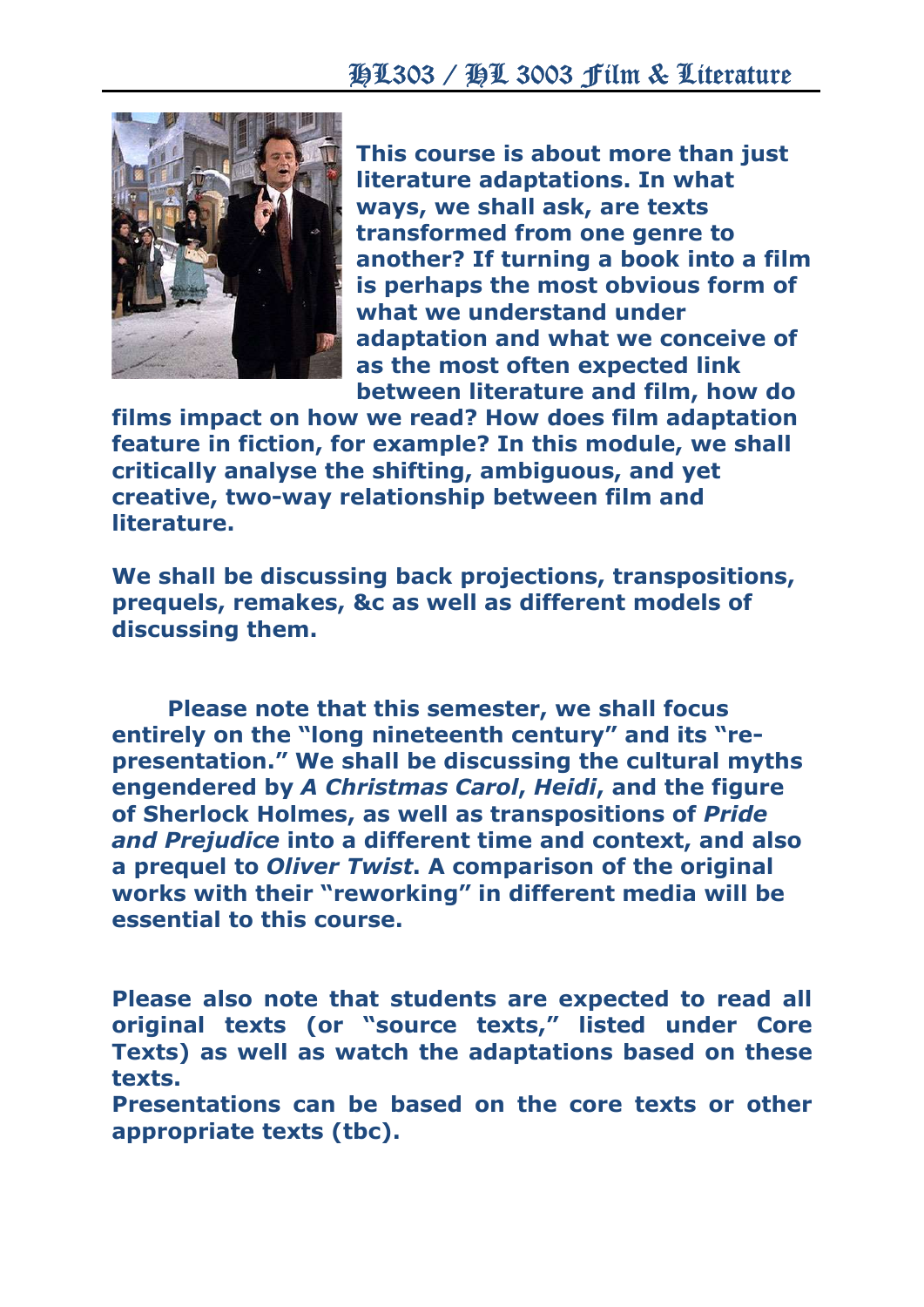## Core Texts

Jane Austen, Pride and Prejudice Frances Hodgson Burnett, A Little Princess Charles Dickens, A Christmas Carol Charles Dickens, Oliver Twist Arthur Conan Doyle, The Sign of Four Arthur Conan Doyle, "The Last Bow" Johanna Spyri, Heidi

Films:

Blackadder's Christmas Carol **Bride & Prejudice** Dr Bell and Mr Doyle: The Dark Beginnings of Sherlock **Holmes** "Elementary, Dear Data" Heidi A Little Princess The Little Princess (Musical) **Oliver Twist (Prequel)** Pride and Prejudice (BBC miniseries) Sherlock Holmes: The Voice of Terror **Scrooged** 

## Lecture Schedule

| <b>Week</b><br>No. | <b>Topics</b>                                                                                 | <b>Readings</b>                                                     |
|--------------------|-----------------------------------------------------------------------------------------------|---------------------------------------------------------------------|
|                    | <b>Introduction</b>                                                                           |                                                                     |
| 14 Jan             |                                                                                               |                                                                     |
| <b>21 Jan</b>      | <b>Of Accuracy, Authenticity, and</b><br><b>Parody: Kohliwood and</b><br><b>Costume Drama</b> | <b>Pride and</b><br><b>Prejudice</b>                                |
| 28 Jan             | <b>Of Genres and the Generic:</b><br><b>Victorian Novels on Television</b>                    | <b>Oliver Twist</b>                                                 |
| 4 Feb              | <b>Twisting Oliver: Remaking a</b><br><b>Classic</b>                                          | <b>Oliver Twist /</b><br><b>Oliver Twist:</b><br><b>The Prequel</b> |